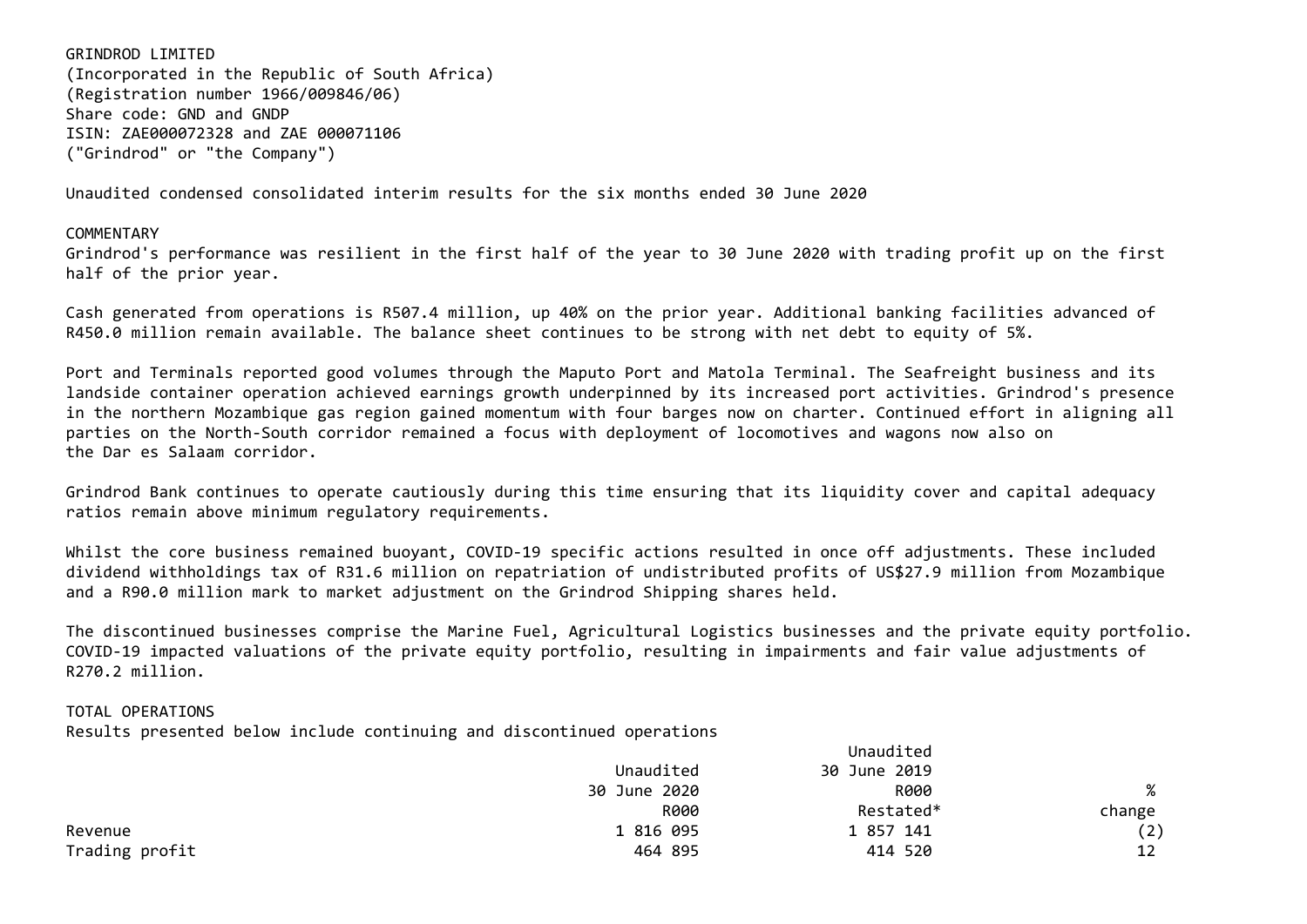| Weighted average number of shares^ | 677 532 | 680 483 |      |
|------------------------------------|---------|---------|------|
| Basic loss per share (cents)       | (44.4)  | (75.3)  |      |
| Headline loss per share (cents)    | (34.2)  | (17.8)  | (92) |
| Net asset value per share          | 1 2 3 4 | 1 175   |      |

\* Restated for IFRS 10 Consolidated Financial Statements.

^ Weighted average number of shares includes 64.0 million shares treated as treasury shares following consolidation of the BBBEE consortium since 2018.

DECLARATION OF FINAL DIVIDEND

Ordinary dividend

Notice is hereby given of the decision not to declare an interim dividend for the six months ended 30 June 2020 as a prudent and precautionary measure to manage the impact of the COVID-19 pandemic (2019 H1: 5.0 cents).

At the date of this announcement, there were 762 553 314 issued ordinary shares.

Preference dividend

Notice is hereby given that a gross interim dividend of 381.0 cents (2019 H1: 447.0 cents) per cumulative, non-redeemable, non-participating and non-convertible preference share has been declared out of income reserves for the six-month period ended 30 June 2020, payable to preference shareholders in accordance with the timetable below.

At the date of this announcement, there were 7 400 000 cumulative, non-redeemable, non-participating and non-convertible preference shares in issue. The interim net preference dividend is 304.8 cents per share for preference shareholders who are not exempt from dividends tax.

With respect to the preference dividend, in terms of the dividends tax effective since 22 February 2017, the following additional information is disclosed:

The local dividends tax rate is 20% and Grindrod Limited's tax reference number is 9435/490/71/0.

| Preference dividend timetable        |                            |
|--------------------------------------|----------------------------|
| Declaration and finalisation date    | Thursday, 27 August 2020   |
| Last date to trade cum-dividend      | Monday, 21 September 2020  |
| Securities start trading ex-dividend | Tuesday, 22 September 2020 |
| Record date                          | Friday, 25 September 2020  |
| Payment date                         | Monday, 28 September 2020  |

No dematerialisation or rematerialisation of shares will be allowed for the period Tuesday, 22 September 2020 to Friday, 25 September 2020, both days inclusive.

The dividend is declared in the currency of the Republic of South Africa.